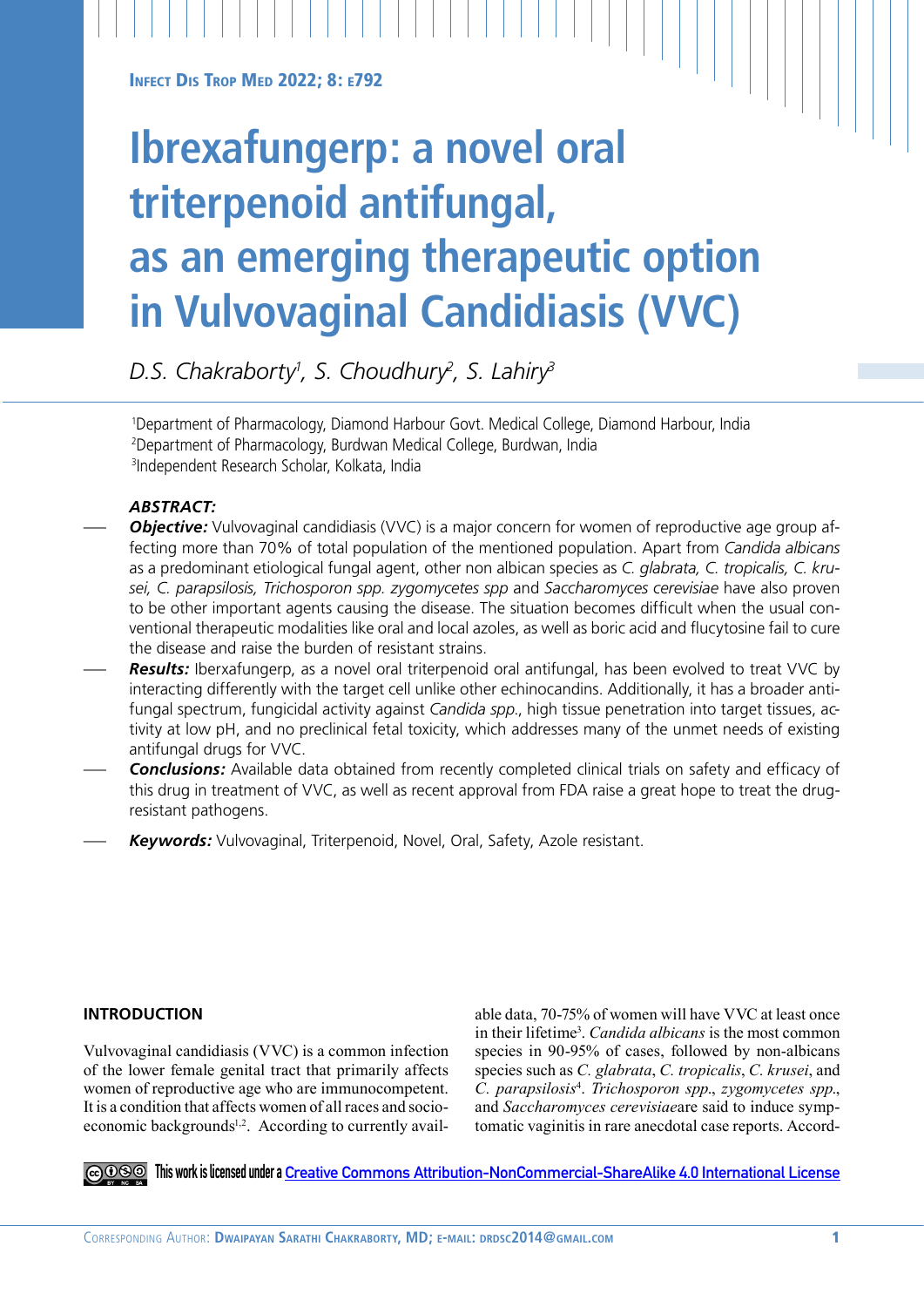ing to epidemiological data, the whole female population's incidence ranges from  $12-57\%^{2,3}$ . Given that acute VVC is underreported to clinicians due to generally successful over-the-counter treatment alternatives, estimating the incidence rate is almost impossible<sup>5</sup>. C. albicans, a component of the typical human microbiota, colonize the vaginal lumen asymptomatically<sup>6</sup>. However, profuse mucosal inflammation produced predominantly by fungal proliferation in the vagina and subsequent epithelial invasion and generation of virulence effectors might result in symptomatic infection. Candida-related infections, aside from asymptomatic fungal colonization, are the second biggest cause of vaginitis, mostly affecting women during their reproductive age, when high estrogen levels increase the glycogen content of the vaginal epithelium, hence providing food for the yeast<sup>7</sup>. Because 50% of women who have an infection will have a second episode, and 5-8% may develop recurrent vulvovaginal candidiasis (RVVC), it is critical to distinguish between colonization and infection. RVVC is defined as four or more episodes of VVC in a calendar year. According to recent research, roughly 138 million women are affected by RVVC each year, with an additional 372 million affected across their lifetimes. The majority of RVVC events occur between the ages of 19 and 35, with a prevalence rate of 9% by the age of 50, according to a survey<sup>4</sup>. According to Fidel et al<sup>8</sup>, women with RVVC have a problem with the normally protective immune response triggered by a previous *Candida* infection<sup>8-12</sup>. The azoles' static activity and insufficient immune-mediated clearance are important factors in illness recurrence. Antibiotics, sexual activity, high-estrogen-containing oral contraceptives, pregnancy, sodium-glucose cotransporter 2 (SGLT2) inhibitors, and uncontrolled diabetic mellitus are all risk factors for VVC13,14. Although genome-wide association studies have begun to unravel certain genetic determinants of susceptibility, there are currently no identified risk factors for RVVC<sup>14</sup>.

### **MATERIALS AND METHODS**

After an extensive literature search using the databases PubMed, Scopus and Cochrane it was found that Shortcourse therapy with topical or oral systemic azole medications works well for uncomplicated VVC. The path of therapy should be chosen and determined by the women. The majority prefer oral medication because it is more convenient; however, topical medicines may provide relief sooner. More complicated infections require a longer course of treatment, especially in severe cases and in compromised hosts (pregnancy, diabetes, etc.). Complicated VVC caused by non-albicans *Candida spp*. necessitates further care. While *C. tropicalis* infection is uncommon, it can be treated with conventional azoles if the treatment is not rushed. However, boric acid or flucytosine therapy is frequently required for *C. krusei* and, in particular, *C. glabrata*. Long-term maintenance suppressive therapy with oral once-weekly fluconazole is used to control complicated recurrent VVC, which requires attention to the underlying cause. Unfortunately, while the recurrence rate is relatively low (about 7%) while on the well-tolerated fluconazole when prophylaxis is stopped, a substantial risk of recurrence might be expected<sup>15</sup>. There are no additional oral therapy choices for people who have vulvovaginal infections caused by an azole-resistant organism or who do not respond to fluconazole. Topical boric acid or nystatin suppositories compounded amphotericin B for topical use, or various systemic antifungals in severe cases are already available as alternatives $16,17$ .

When these fail, women are left with few options for treatment. Although itraconazole is licensed for the treatment of VVC in the EU, it is rarely utilized. Furthermore, systemic azoles like fluconazole, including the single oral 150 mg dose during pregnancy, carry the risk of fetal harm18. Oral azole antifungals, which are now used to treat both acute VVC and RVVC prevention, have limitations. Overexpression of efflux pumps, up-regulation of transporters, overexpression of drug targets, mutations, and mitochondrial abnormalities all contribute to azole resistance in *Candida spp*. identified in VVC19-21. New medicines must also have long-term efficacy to prevent recurrence in women with RVVC, as well as be safe and well-tolerated, especially when long-term therapy is required. High tissue penetration, particularly into vaginal tissues, and notable activity at a low pH, as well as low risk of drug-drug interactions, particularly with oral contraceptives, are further criteria of an optimal antifungal agent for treating VVC.

Ibrexafungerp (previously SCY-078) is a new, orally active triterpenoid antifungal that, like echinocandins, causes a decrease in (1,3)—D-glucan polymers and a weakening of the fungal cell wall<sup>22</sup>. In comparison to echinocandins, Ibrexafungerp, the first member of the 'fungerp' family of drugs, is a structurally unique triterpenoid glucan synthase inhibitor that interacts differently with the target cell<sup>23</sup>. *In vitro*, Ibrexafungerp inhibits a wide spectrum of *Candida* isolates with fks1 and fks2 point mutations, which produce echinocandin resistance in *Candida glabrata*, *Candida auris*, and *Aspergillus spp*24-33. The discovery of enfumafungin, a triterpene glycoside, came as a result of active research into new medications using high throughput screening of natural compounds from an endophytic fungus<sup>34</sup>. Enfumafungin differs structurally from echinocandins, producing a novel antifungal class known as "fungerps"  $(Antifungal Triterpenoid)<sup>34-39</sup>$ . The semi-synthetic derivative Ibrexafungerp was developed after enfumafungin was modified for enhanced oral absorption and pharmacokinetic characteristics  $(IBX)^{40}$ . Ibrexafungerp (IBX) works in a similar way to echinocandins, blocking the -(1,3) D-glucan synthase enzyme in a non-competitive manner<sup>41,42</sup>. IBX, like echinocandins, displays fungicidal and fungistatic effects on *Candida spp*. 28 and *Aspergillus spp*. 29,30. The Ibrexafungerp and echinocandin-binding sites on the enzyme, on the other hand, are not identical but partially overlap, resulting in very limited cross-resistance across echinocandin- and Ibrexafungerp-resistant strains. Pharmacokinetic properties of Ibrexafungerp in comparison to other echinocandins are summarized in Table1.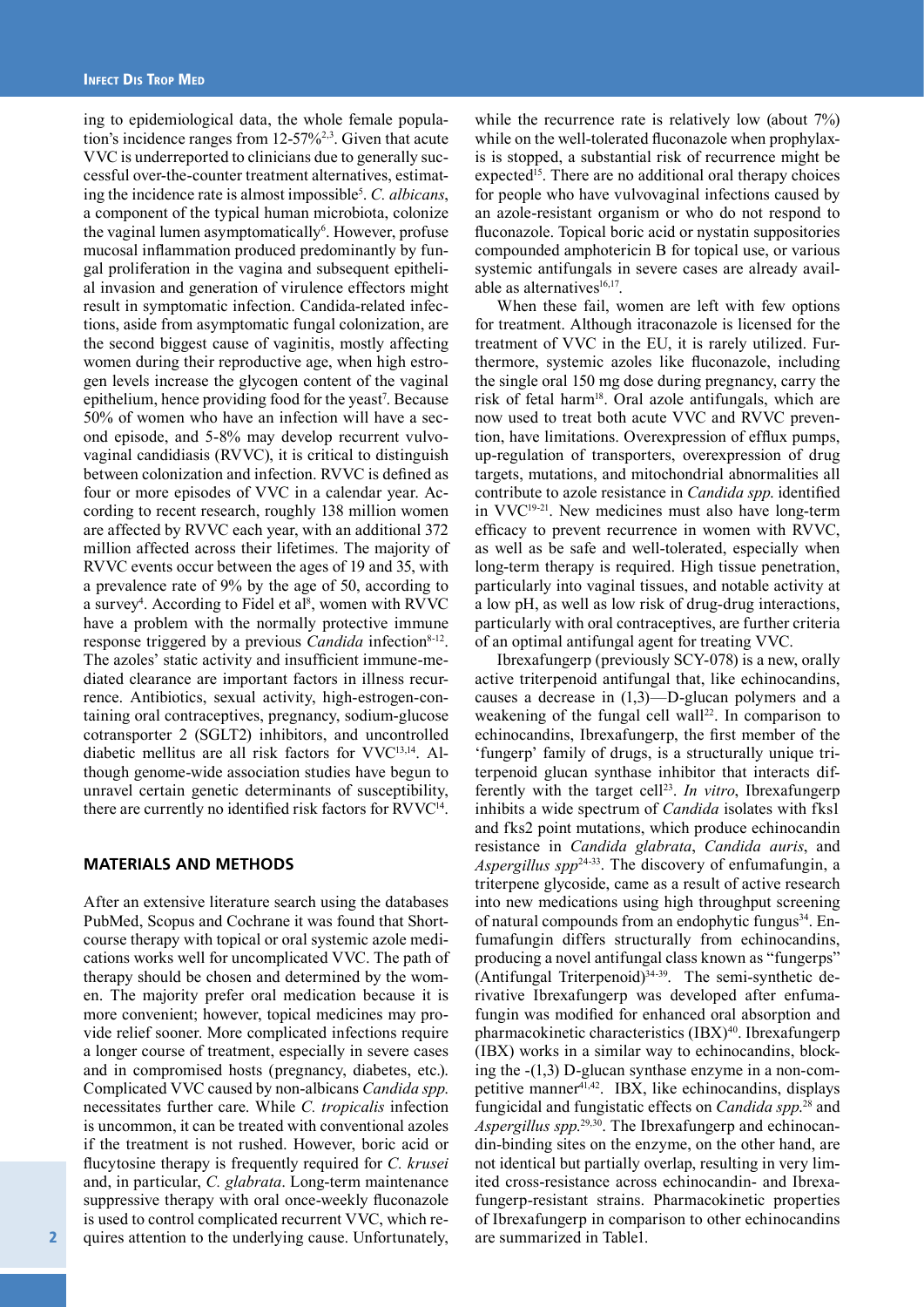| <b>Variables</b>                                    | <b>Ibrexafungerp</b>                 | Anidulafungin |         | Micafungin |  |
|-----------------------------------------------------|--------------------------------------|---------------|---------|------------|--|
| Oral Bio-availability                               | $35 - 51\%$                          | $< 5\%$       | $< 5\%$ | $< 5\%$    |  |
| Food Effect                                         | High fat diet improves<br>absorption | NA            | NA      | NA         |  |
| Volume of Distribution<br>$4.7 - 5.3$<br>(in Litre) |                                      | $0.43 - 0.71$ | 0.14    | 0.39       |  |
| Protein Binding $(\% )$                             | 99.6-99.8                            | 84            | 97      | 99         |  |
| Half Life (in hrs)                                  | $20 - 30$                            | 26            | 30      | 15         |  |
| Metabolism                                          | Hepatic                              | None          | Hepatic | Hepatic    |  |
| Elimination                                         | Feces                                | Feces         | Urine   | Feces      |  |

**Table 1***.* Pharmacokinetic properties of Ibrexafungerp in comparison to other echinocandins43.

#### **DISCUSSION**

Iberxafungerp is a substrate of CYP3A4 and a possible inhibitor of cytochrome (CYP) 2C8, according to *in vitro* research<sup>44,45</sup>. It has a low activity for other CYP isoenzymes. To assess the drug-drug interaction potential of Ibrexafungerp, four Phase 1 investigations were done in healthy participants<sup>46</sup>. After single or several doses of Ibrexafungerp, studies looked at the interaction potential of ketoconazole and diltiazem (CYP3A4 inhibitors), rosiglitazone (CYP2C8 substrate), and tacrolimus (CYP3A4 substrate). Ibrexafungerp had no therapeutically relevant effect on 2C8 inhibition or 3A4 substrates. When combined with powerful CYP3A4 inhibitors, Ibrexafungerp may require a dosage change. Oral contraceptives are unlikely to interact with Ibrexafungerp. The proarrhythmic effect of Ibrexafungerp was assessed in healthy people in a thorough QT study to establish effects on heart rate and an exposure-response analysis $47$ . The effects of Ibrexafungerp on heart rate, PR, and QRS intervals were not clinically significant. After IV dosages of 125, 250, and 375 mg, no clinically relevant effect of Ibrexafungerp on the QTc-F interval was seen at plasma concentration ranges up to 4000 ng/mL. At therapeutic exposures, Ibrexafungerp has a low risk of CYP-mediated medication interactions. In a phase I trial, Ibrexafungerp and placebo had equal rates of non-serious side effects (AE), with 22/24 individuals in the treatment arm and 7/8 subjects in the placebo arm reporting AEs<sup>48</sup>.

As previously established<sup>49</sup>, Ibrexafungerp's higher activity in an acidic medium may be beneficial for treating *Candida spp*. vaginal infections. Susceptibility testing for *Candida albicans* and *Candida glabrata* isolates was done with Ibrexafungerp, micafungin, and fluconazole in a test medium adjusted to pH values of 7.0, 5.7, and 4.5. While *Candida albicans*is the most common causative pathogen of VVC, additional Candida species, such as *C. glabrata*, *C. parapsilosis*, *C. krusei*, and *C. tropicalis*, have been identified as pathogenic species in recent years<sup>50</sup>. The frequency of non-albicans Candida (NAC) species as a cause of VVC has increased in recent years, with NAC species accounting for 10% to 45 percent of VVC infections<sup>51</sup>. Ibrexafungerp showed antifungal effectiveness against C. *glabrata*, *C. krusei*, *C. tropicalis*, and *C. parapsilosis*, all of which have reduced fluconazole susceptibility<sup>43</sup>. Ibrexafungerp has been shown to have potent fungicidal action against a variety of Candida species<sup>52</sup>. Ibrexafungerp showed fungicidal efficacy after 24 hours in a time-kill assay. Fluconazole and voriconazole, on the other hand, were fungistatic<sup>53</sup>. Ibrexafungerp is active against a wide range of Candida species, including echinocandin- and azole-resistant isolates, as well as isolates with FKS1 or FKS2 mutations, *Aspergillus spp*., and other fungal pathogens, *in vitro*. Ibrexafungerp regularly outperforms fluconazole *in vitro* against *Candida spp*., notably among echinocandinand azole-resistant isolates<sup>54</sup>. FKS mutations in the glucan synthase gene cause resistance to Ibrexafungerp. Although this region largely overlaps with an echinocandin binding site, the binding site appears to be nonidentical, suggesting a decreased rate of Ibrexafungerp resistance<sup>55</sup>. Ibrexafungerp activity was scarcely influenced by the presence of FKS mutations in a study evaluating its activity against wild-type and echinocandin-resistant *Candida spp*.<sup>41</sup>FKS1 (F625del) and FKS2 (F659del) deletion mutations result in 40-fold and >121-fold increases in the MIC50 for Ibrexafungerp, respectively<sup>56</sup>. The bulk of IBX resistance mutations in *C. glabrata* are found in the FKS2 gene, which supports the theory that the FKS2 gene is primarily involved in -(1,3) D-glucan production in *C. glabrata*<sup>57</sup>.

In two Phase 2 studies, the safety and efficacy of Ibrexafungerp were assessed. One proof-of-concept study of women with moderate to severe VVC (clinicaltrials.gov: NCT02679456)<sup>58</sup>. DOVE (clinicaltrials.gov: NCT03253094), a Phase 2 randomized, double-blind, active-controlled dose-finding study that enrolled women with moderate or severe acute VVC, was the second study<sup>59</sup>. Both studies showed clinical results that were comparable to fluconazole. Ibrexafungerp was generally well tolerated. The majority of adverse events (AEs) were mild to severe and lasted for one day. The oral formulation of Ibrexafungerp has been the subject of the majority of clinical investigations $60$ . Six investigations on the efficacy of Ibrexafungerp for the treatment of vulvovaginal candidiasis (VVC) and the prevention of recurrence of VVC were conducted (Table2).

These trials<sup>61-63</sup> indicated a satisfactory safety and tolerability profile, as well as high efficacy in the context of VVC, resulting in the US Food and Drug Administration (FDA) accepting a new drug application (NDA) for the treatment of VVC with Ibrexafungerp. The FDA also granted Ibrexafungerp Qualified Infectious Disease Product (QIDP) and Fast Track designations for the treatment of VVC and prevention of recurrent VVC<sup>64</sup>.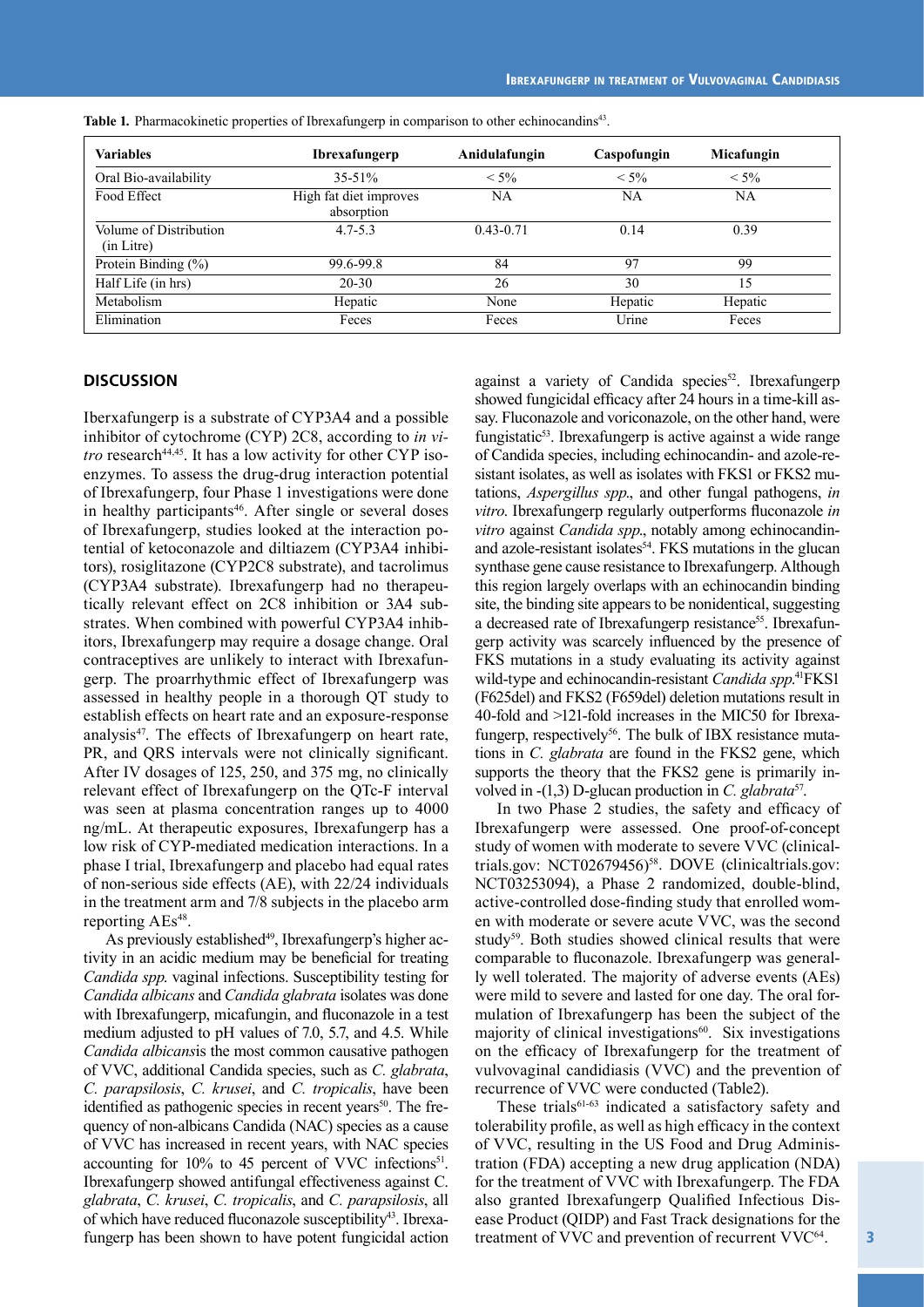| <b>Phase</b><br>of Trial | Trial<br>identification<br>number (NCT<br>Number) | <b>Title</b>                                                                                                                                                         | Acronym<br>(if any) | <b>Sample</b><br>size | <b>Drugs</b><br>used                   | Outcome<br><b>Parameters</b>                                                                                                                                                                                                                                                                                                                     | <b>Study</b><br>start<br>date | <b>Study</b><br>completion<br>date |
|--------------------------|---------------------------------------------------|----------------------------------------------------------------------------------------------------------------------------------------------------------------------|---------------------|-----------------------|----------------------------------------|--------------------------------------------------------------------------------------------------------------------------------------------------------------------------------------------------------------------------------------------------------------------------------------------------------------------------------------------------|-------------------------------|------------------------------------|
|                          | Phase 2 NCT03253094 An Active-                    | Controlled.<br>Dose-Finding Study<br>of Oral IBX vs.<br>Oral<br>Fluconazole in<br>Subjects<br>With Acute<br>Vulvovaginal<br>Candidiasis                              | <b>DOVE</b>         | 186                   | Fluco-<br>nazole and<br><b>SCY-078</b> | Clinical cure<br>(complete resolution 2017)<br>of signs and<br>symptoms)<br>Co-occurrence of<br>clinical and<br>mycological cure                                                                                                                                                                                                                 | 1 August                      | 4 May<br>2018                      |
|                          | Phase 2 NCT02679456                               | Safety and Efficacy<br>of Oral Ibrexa-<br>fungerp (SCY-078)<br>$vs.$ Oral<br>Fluconazole in<br>Subjects With<br>Vulvovaginal<br>Candidiasis                          |                     | 96                    | <b>SCY-078</b><br>& Fluco-<br>nazole   | Percentage of<br>subjects achieving<br>therapeutic cure<br>at TOC visit<br>(Day 24 +/-3) %<br>of subjects with<br>recurrence of VVC<br>during the<br>observation period                                                                                                                                                                          | 1 November 5 August<br>2015   | 2016                               |
|                          | Phase 3 NCT03734991                               | Efficacy and Safety<br>of Oral Ibrexa-<br>fungerp $(SCY-078)$<br>vs. Placebo in<br>Subjects With Acute<br>Vulvovaginal<br>Candidiasis<br>(VANISH 303)                | Vanish 303 376      |                       | Ibrexa-<br>fungerp<br>and<br>Placebo   | Clinical cure<br>(complete resolution)<br>of signs and<br>symptoms)<br>Mycological<br>eradication (negative<br>culture for yeast<br>growth)<br>Clinical cure and<br>mycological<br>eradication<br>(responder outcome)<br>Complete resolution<br>of signs and<br>symptoms at<br>follow-up<br>subjects with<br>treatment-related<br>adverse events | 4 January<br>2019             | 4 September<br>2019                |
|                          |                                                   | Phase 3 NCT03987620 Efficacy and Safety<br>of Oral Ibrexa-<br>fungerp (SCY-078)<br>$vs.$ Placebo in<br>Subjects With Acute<br>Vulvovaginal<br>Candidiasis            | Vanish 306 366      |                       | Ibrexa-<br>fungerp<br>and<br>Placebo   | Clinical cure<br>(complete resolution<br>of signs and<br>symptoms)<br>Mycological<br>eradication (negative<br>culture for growth<br>of yeast)<br>Clinical cure and<br>mycological<br>eradication<br>(responder outcome)<br>Complete resolution<br>of signs 7 symptoms<br>at follow-up<br>Safety and tolerability<br>of Ibrexafungerp             | 7 June<br>2019                | 29 April<br>2020                   |
|                          |                                                   | Phase 3 NCT04029116 Phase 3 Study of Oral CANDLE<br>Ibrexafungerp<br>$(SCY-078)$<br>vs. Placebo in Subjects<br>With Recurrent<br>Vulvovaginal<br>Candidiasis<br>(VVC |                     | 320                   |                                        | <b>Clinical Success</b><br>The percentage of<br>subjects with no<br>Mycologically<br>Proven Recurrence<br>Safety andtolerability                                                                                                                                                                                                                 | 23<br>September 2021<br>2019  | September,                         |

**Table 2***.* Summary of trials on Ibrexafungerp in vulvovaginal candidiasis.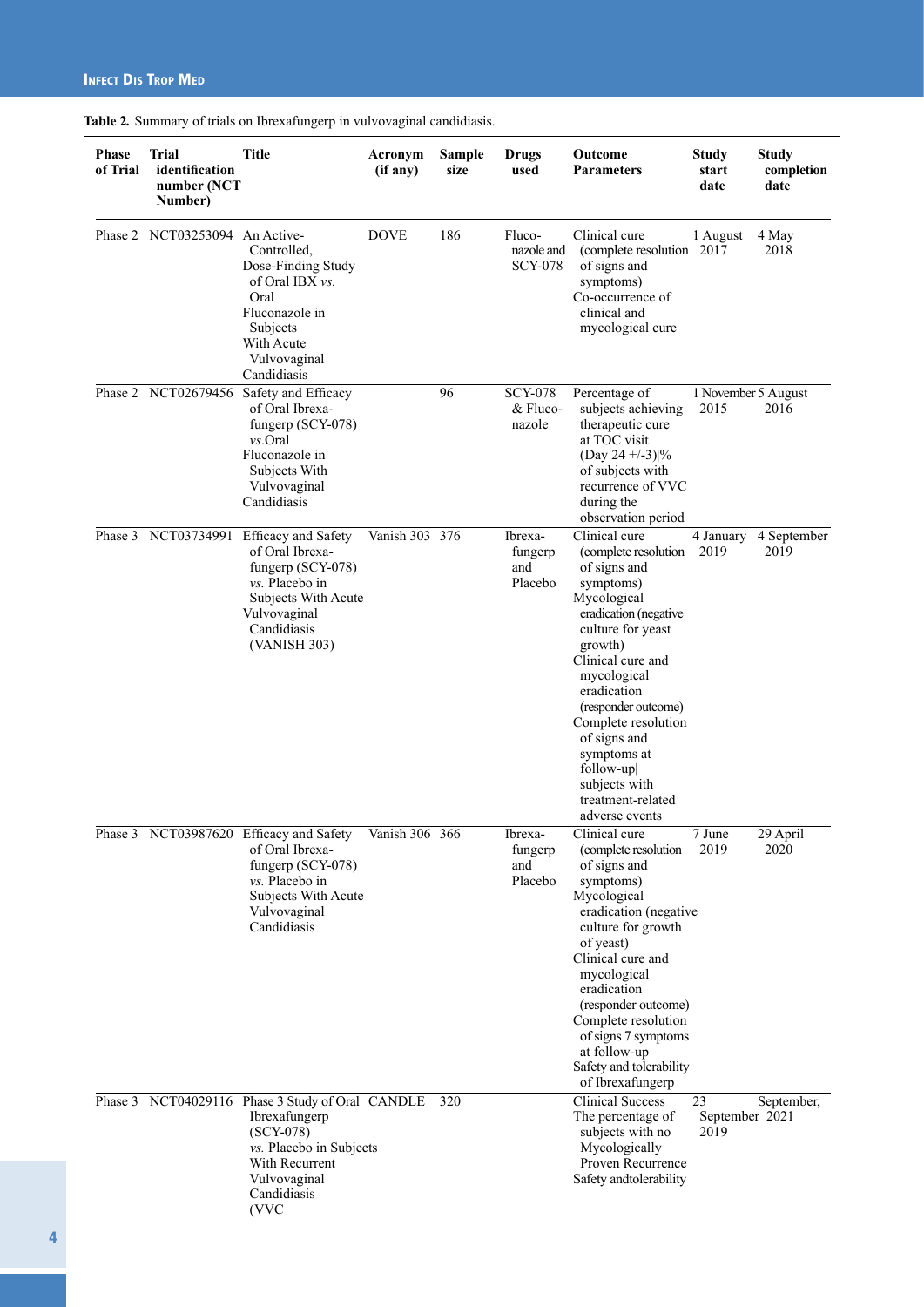Ibrexafungerp tablets were approved by the FDA in June 2021 for oral use in patients with vulvovaginal candidiasis (VVC), also known as a vaginal yeast infection. The recommended dosage is 600 mg, divided into two 150 mg pills twice a day for one day. Oral Ibrexafungerp indicated efficacy and a favorable tolerability profile in women with VVC in two Phase 3 studies, according to the FDA. The FDA granted approval based on the results of the VANISH-303 and VANISH-306 multicenter randomized, double-blind, placebo-controlled investigations, in which oral Ibrexafungerp indicated efficacy and an acceptable tolerability profile in women with VVC.

The Phase 3 research VANISH-303 (clinicaltrials. gov: NCT03734991) enrolled 376 women in the United States. The preliminary findings have been shared. Ibrexafungerp 300 mg was compared to a placebo BID in this one-day research. Ibrexafungerp considerably outperformed placebo in terms of clinical cure (full remission of all vaginal signs and symptoms by Day 10) and mycological eradication test-of-cure (TOC). On Day 10, the efficacy was comparable to the Phase 2 DOVE study. Ibrexafungerp was found to be generally safe and well-tolerated, with the most prevalent side effects being gastrointestinal. Severe and major AEs were uncommon with Ibrexafungerp and more common with placebo. VANISH-306 (NCT03987620) was a Phase 3 research that enrolled 376 women in the United States and the European Union. Ibrexafungerp 300 mg BID or placebo were given to the women for one day. Ibrexafungerp considerably outperformed placebo in terms of clinical cure (full remission of all vaginal signs and symptoms by Day 10) and mycological eradication testof-cure (TOC). Ibrexafungerp was generally well-tolerated and safe, with no major adverse effects reported. CANDLE (clinicaltrials.gov: NCT04029116) is a 320-woman Phase 3 randomized, double-blind study. Oral Ibrexafungerp 300 mg or placebo twice daily for 1 day each month for 6 months are the study arms.

The high cost of novel antifungals restricts their availability, particularly in low- and middle-income countries (LMICs), where the fungal disease burden is large, but the perceived commercial market is modest, limiting manufacturers' interest in obtaining more regulatory approvals<sup>65</sup>. Ibrexafungerp has been tested in healthy individuals in many Phase 1 studies. Once-daily dose, a reduced likelihood of drug-drug interactions, high tissue concentrations, and a favorable safety/tolerability profile are all supported by the PK profile. The clinical development program for VVC showed significant clinical cure rates and a low rate of primarily GI AEs when employing a twice-daily dose regimen to minimize GI intolerance. Ibrexafungerp is the first of a new class of triterpenoid antifungals with a novel mechanism of action (MOA), glucan synthase inhibition, that distinguishes it from current azole therapies for VVC. *In vitro*, Ibrexafungerp showed fungicidal activity against *Candida spp*., including azole-resistant isolates, that was comparable to echinocandins.

#### **CONCLUSIONS**

Finally, unlike other drugs that show greater MICs in low pH conditions *in vitro*, Ibrexafungerp has shown good action at low pH *in vitro* testing environments, equivalent to the low vaginal pH in VVC. Ibrexafungerp has a favorable tolerability profile, with the majority of recorded adverse events (AEs) being gastrointestinal and often minor, and not leading to treatment cessation. Another area where a novel class of fungicidal agents could be advantageous is recurrent VVC, which has a significant impact on QoL. Ibrexafungerp provides a novel mechanism of action with a broader antifungal spectrum, fungicidal activity against *Candida spp*., high tissue penetration into target tissues, activity at low pH, and no preclinical fetal toxicity, which addresses many of the unmet needs of existing antifungal drugs for VVC. Ibrexafungerp patent applications are in the works for 10 years of regulatory exclusivity in the United States, as well as a composition-of-matter patent that will last until 2035, with more applications pending for a total of 15 years of exclusivity in the United States<sup>66</sup>. This will further delay access to this therapy in most LMIC nations; thus, to promote worldwide access to this breakthrough medication, early and effective partnerships among pharmaceutical companies, governments, and international organizations are required. Despite this, the current approval of Ibrexafungerp relies on the fact that this novel antifungal provides the VVC treating clinician and their patients with the first non-azole, one-day treatment option for women with VVC who do not respond to azoles or who are allergic or intolerant to azole therapy.

**Ethics Approval and Consent to Participate:** Not applicable.

**Availability of Data and Material:** Not applicable.

#### **Conflict of Interest:**

The authors declare that they have no conflict of interest.

#### **Funding:** Not applicable.

#### **Authors' Contributions:**

The authors have equally contributed in planning, formatting and preparing the manuscript.

**Acknowledgements:** None.

**Source(s) of Support:** None.

**Presentation at a Meeting:** None.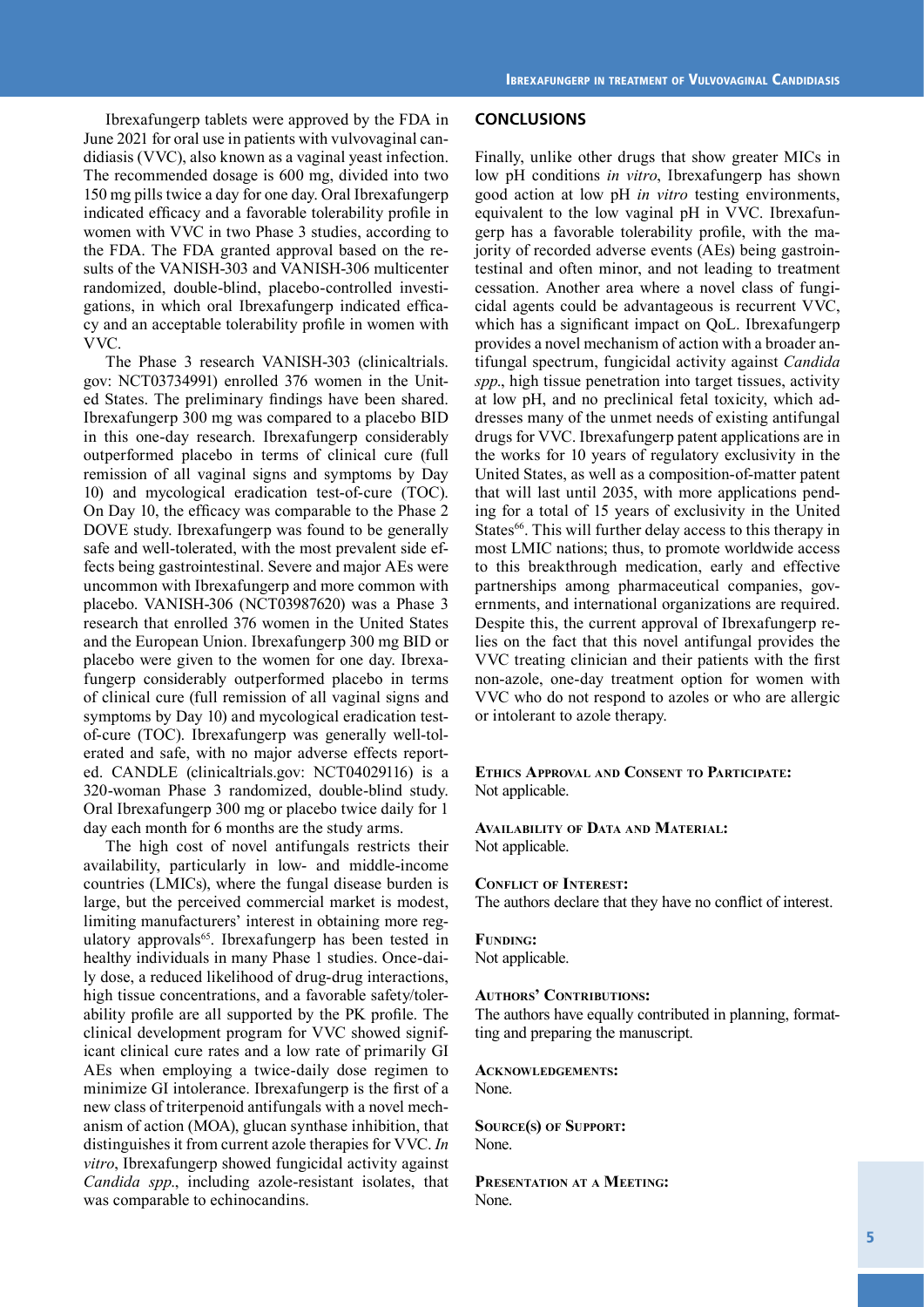#### **REFERENCES**

- 1. Barajas JF, Wehrs M, To M, Cruickshanks L, Urban R, McKee A, Gladden J, Goh EB, Brown ME, Pierotti D, Carothers JM, Mukhopadhyay A, Keasling JD, Fortman JL, Singer SW, Bailey CB. Isolation and Characterization of Bacterial Cellulase Producers for Biomass Deconstruction: A Microbiology Laboratory Course. J Microbiol Biol Educ 2019;20:20.2.34.
- 2. Sobel JD. Vulvovaginal candidiasis. Lancet 2007; 369: 1961- 1971.
- 3. Gonçalves B, Ferreira C, Alves CT, Henriques M, Azeredo J, Silva S. Vulvovaginal candidiasis: Epidemiology, microbiology and risk factors. Crit Rev Microbiol 2016; 42: 905-927.
- 4. Felix TC, de Brito Röder DVD, Dos Santos Pedroso R. Alternative and complementary therapies for vulvovaginal candidiasis. Folia Microbiol (Praha) 2019; 64: 133-141.
- 5. Foxman B, Barlow R, D'Arcy H, Gillespie B, Sobel JD. Candida vaginitis: self-reported incidence and associated costs. Sex Transm Dis 2000; 27: 230-235.
- 6. Achkar JM, FriesBC. Candida infections of the genitourinary tract. Clin Microbiol Rev 2010; 23: 253-273.
- 7. Anderson MR, Klink K, Cohrssen A. Evaluation of vaginal complaints. JAMA 2004; 291: 1368-1379.
- 8. Fidel PL Jr, Sobel JD. Immunopathogenesis of recurrent vulvovaginal candidiasis. Clin Microbiol Rev 1996; 9: 335-348
- 9. Hurley R, de Louvois J. Candida vaginitis. Postgrad Med J 1979; 55: 645-647.
- 10. Foxman B, Marsh JV, Gillespie B, Sobel JD. Frequency and response to vaginal symptoms among white and African American women: results of a random digit dialing survey. J Womens Health 1998; 7: 1167-1174.
- 11. Blostein F, Levin-Sparenberg E, Wagner J, Foxman B. Recurrent vulvovaginal candidiasis. Ann Epidemiol 2017; 27: 575-582.e3.
- 12. Witkin SS. Immunologic factors influencing susceptibility to recurrent candidal vaginitis. Clin ObstetGynecol 1991; 34: 662-668.
- 13. Sobel JD, Faro S, Force RW, Foxman B, Ledger WJ, Nyirjesy PR, Reed BD, Summers PR. Vulvovaginal candidiasis: epidemiologic, diagnostic, and therapeutic considerations. Am J Obstet Gynecol 1998; 178: 203-211.
- 14. Nyirjesy P, Zhao Y, Ways K, Usiskin K. Evaluation of vulvovaginal symptoms and Candida colonization in women with type 2 diabetes mellitus treated with canagliflozin, a sodium glucose cotransporter 2 inhibitor. Curr Med Res Opin 2012; 28: 1173-1178.
- 15. Sobel J. Current treatment options for vulvovaginal candidiasis. Womens Health (Lond)2005; 1: 253-261.
- 16. Pappas PG, Kauffman CA, Andes DR. Clinical practice guideline for the management of candidiasis: 2016 update by the infectious diseases society of America. Clin Infect Dis 2016; 62: e1-50
- 17. Marchaim D, Lemanek L, Bheemreddy S, Kaye KS, Sobel JD. Fluconazole-resistant Candida albicansvulvovaginitis. ObstetGynecol 2012; 120: 1407-1414.
- 18. Bérard A, Sheehy O, Zhao JP, Gorgui J, Bernatsky S, de Moura CS, Abrahamowicz M. Associations between lowand high-dose oral fluconazole and pregnancy outcomes: 3 nested case-control studies. CMAJ 2019; 191: E179-E187.
- 19. Sobel JD, Sobel R. Current treatment options for vulvovaginal candidiasis caused by azole-resistant Candida species. Expert Opin Pharmacother 2018; 19: 971-977.
- 20. Wu Y, Li C, Wang Z. Clonal spread and azole-resistant mechanisms of non-susceptible Candida albicans isolates from vulvovaginal candidiasis patients in three Shanghai maternity hospitals. Med Mycol 2018; 56: 687-694.
- 21. Yao D, Chen J, Chen W. Mechanisms of azole resistance in clinical isolates of Candida glabrata from two hospitals in China.Infect Drug Resist 2019; 12: 771-781.
- 22. Pfaller MA, Messer SA, Motyl MR, Jones RN, Castanheira M. In vitro activity of a new oral glucan synthase inhibitor (MK-3118) tested against Aspergillus spp. by CLSI and EUCAST broth microdilution methods. Antimicrob Agents Chemother 2013; 57: 1065-1068.
- 23. Jiménez-Ortigosa C, Perez WB, Angulo D. De novo acquisition of resistance to SCY-078 in Candida glabrata involves FKS mutations that both overlap and are distinct from those conferring echinocandin resistance. Antimicrob Agents Chemother 2017; 61: e00833-17.
- 24. Berkow EL, Angulo D, Lockhart SR. In Vitro Activity of a Novel Glucan Synthase Inhibitor, SCY-078, against Clinical Isolates of Candida auris. Antimicrob Agents Chemother 2017; 61: e00435-17.
- 25. Ghannoum M, Long L, Isham N, Hager C, Wilson R, Borroto-Esoda K, Barat S, Angulo D. Activity of a novel 1,3-beta-D-glucan Synthase Inhibitor, Ibrexafungerp (formerly SCY-078), Against Candida glabrata. Antimicrob Agents Chemother 2019; 63: e01510-19.
- 26. Ghannoum M, Long L, Larkin EL. Evaluation of the antifungal activity of the novel oral glucan synthase inhibitor SCY-078, singly and in combination, for the treatment of invasive Aspergillosis. Antimicrob Agents Chemother 2018;  $62: e00244-18$
- 27. Larkin E, Hager C, Chandra J. The emerging pathogen Candida auris: growth phenotype, virulence factors, activity of antifungals, and effect of SCY-078, a novel glucan synthesis inhibitor, on growth morphology and biofilm formation. Antimicrob Agents Chemother 2017; 61: e02396-16.
- 28. Marcos-Zambrano LJ, Gómez-Perosanz M, Escribano P. The novel oral glucan synthase inhibitor SCY-078 shows in vitro activity against sessile and planktonic Candida spp. J Antimicrob Chemother 2017; 72: 1969-1976.
- 29. Nunnally NS, Etienne KA, Angulo D. In vitro activity of ibrexafungerp, a novel glucan synthase inhibitor against Candida glabrata isolates with FKS mutations. Antimicrob Agents Chemother 2019; 63: e01692-19.
- 30. Pfaller MA, Messer SA, Rhomberg PR. Differential activity of the oral glucan synthase inhibitor SCY-078 against wildtype and echinocandin-resistant strains of Candida species. Antimicrob Agents Chemother 2017; 61: e00161-17.
- 31. Rautermaa-Richardson R, Moore CB, Rawson K. Aspergillus isolates from patients with chronic pulmonary aspergillosis mycologically and clinically resistant to azole antifungals are sensitive to Ibrexafungerp(SCY-078). Poster presented at the 9th Congress on Trends in Medical Mycology, October 11-14, 2019, Nice, France.
- 32. Scorneaux B, Angulo D, Borroto-Esoda K. SCY-078 is fungicidal against Candida species in time-kill studies. Antimicrob Agents Chemother 2017; 61: e01961-16.
- 33. Wiederhold NP, Najvar LK, Jaramillo R. Oral glucan synthase inhibitor SCY-078 is effective in an experimental murine model of invasive candidiasis caused by WT and echinocandin-resistant Candida glabrata. J Antimicrob Chemother 2018; 73: 448-451.
- 34. Peláez F, Cabello A, Platas G, Díez MT, González del Val A, Basilio A, Martán I, Vicente F, Bills GE, Giacobbe RA, Schwartz RE, Onish JC, Meinz MS, Abruzzo GK, Flattery AM, Kong L, Kurtz MB. The discovery of enfumafungin, a novel antifungal compound produced by an endophytic Hormonema species biological activity and taxonomy of the producing organisms. Syst Appl Microbiol 2000; 23: 333-343.
- 35. PubChem [Internet]. Bethesda (MD): National Library of Medicine (US), National Center for Biotechnology Information;2004-.PubChem Compound Summary. Available online: https://pubchem.ncbi.nlm.nih.gov/compound/ (accessed on 30 December 2020).
- 36. Coad BR , Lamont-Friedrich SJ , Gwynne L , Jasieniak M , Griesser SS , Traven A , Peleg AY , Griesser HJ . Surface coatings with covalently attached caspofungin are effective in eliminating fungal pathogens. J Mater Chem B 2015; 3: 8469-8476.